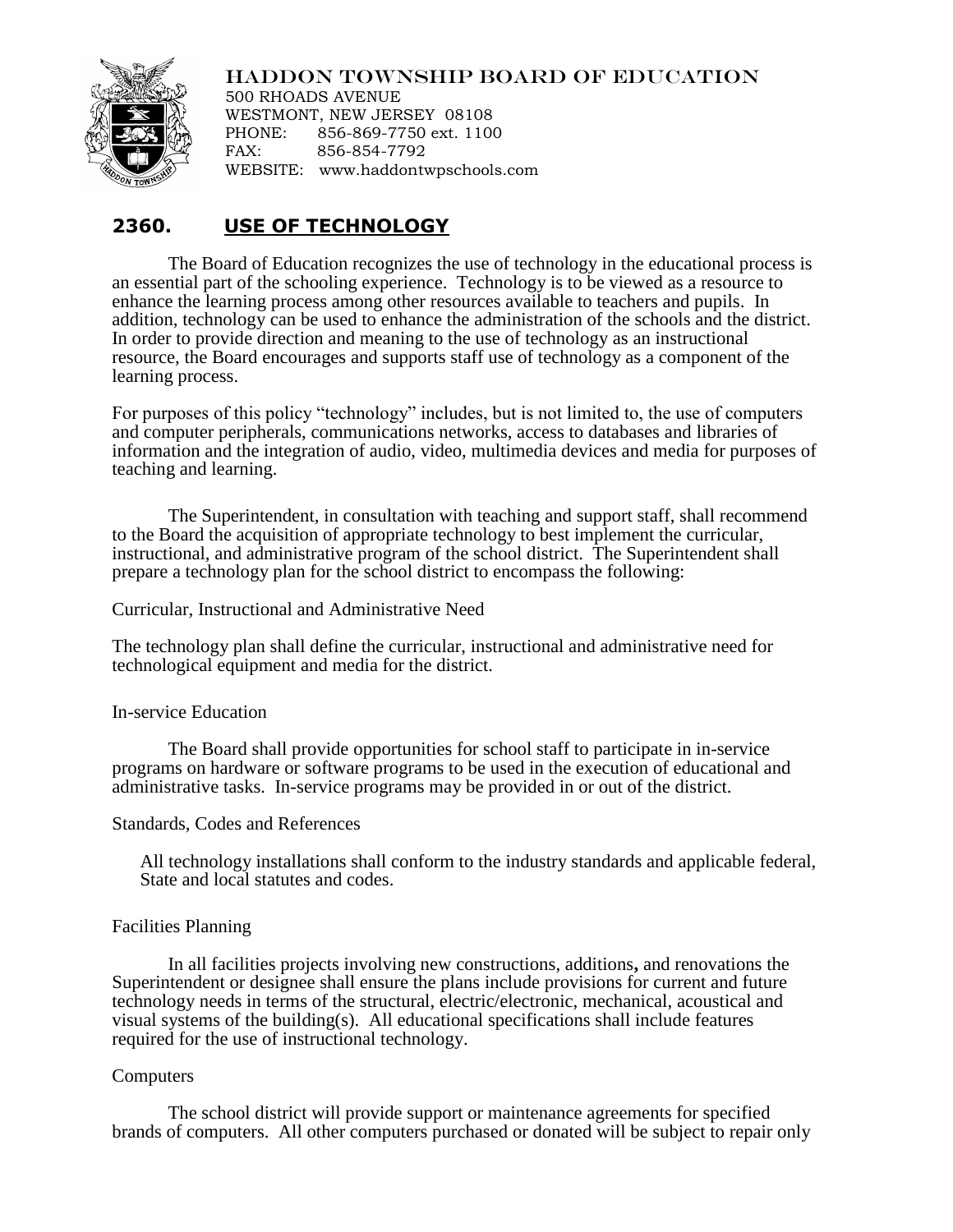when non-allocated funding is available and therefore may remain unrepaired until funding is available.

#### Computer Software Acquisition and Upgrading

The school district will only support the specified upgrades and training. Staff members shall not purchase software that has not been included on a list of specified software or has been approved by the Director of District Technology.

The Superintendent will recommend the purchase of upgrades to software as needed. An evaluation of upgrades shall be made by appropriate personnel and no upgrade shall be purchased without the express approval of Director of District Technology.

#### Site Licenses

In the case where more than one copy of a software program is required, the Director of District Technology shall attempt to acquire or negotiate a site license with the software developers. In the event a site license is not possible, vendors shall be sought who will provide multiple copies at a discounted cost.

#### Software Copyright

All employees shall strictly adhere to the copyright laws of the United States. No software shall be copied and/or distributed except in accordance with these laws. All software placed on media workstations or any network with public access shall be copy protected by the Director of District Technology, who shall assure that individuals who have access to such programs shall not copy them without authorization.

#### Internal Communication (District)

The school district shall provide communication between schools by a variety of means**.**

# External Communications

The Board encourages the use of external communications so schools may utilize the vast resources of external databases and communicate with other schools, external agencies, and businesses throughout the world. Gateways to such communications will be supported by the school district. The use of particular gateways shall be approved by the Director of District Technology. The Director of District Technology shall be responsible for the installation of software in district owned computers and/or computer systems that prevents access to gateways and Internet sites that have material considered by the Director of District Technology to be inappropriate for use by pupils.

#### Computer Laboratories and Distributed Computing

In order to provide teacher, staff, and pupil access to computers, the Board directs that provisions be made to provide computer access in computer laboratories, classrooms, and school libraries/media centers.

#### Audio/Video

All audio and/or video materials shall be used in accordance with the copyright laws of the United States. Teachers, pupils, or staff who create audio or video materials containing the voices or images of the individuals involved shall obtain proper releases from those individuals, their parent(s) or legal guardian(s) for instructional use within the school.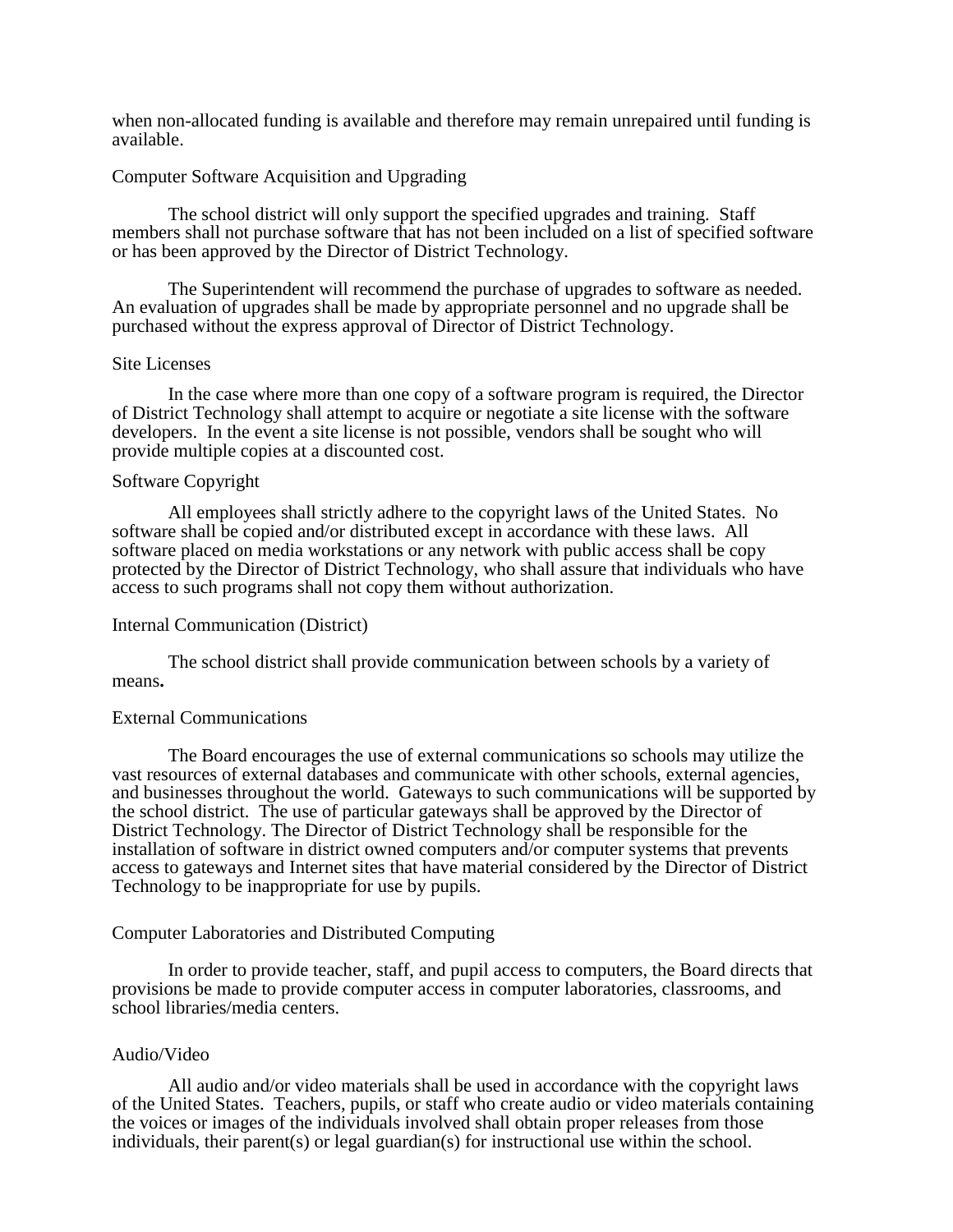#### Informing Parents, Legal Guardians and Interested Parties

Upon request, the Building Principal shall make available to parent/legal guardians the computer hardware and software used in the district in order that a computer purchased privately for home use may be compatible with the computer and software the pupil uses in the school setting.

# Technology Coordination

The Board shall appoint a Director of District Technology to assure the technology needs of the district are met in the most efficient manner possible at the lowest costs available to meet specified needs.

#### Broadcast Rights and Copyrights

The Board specifically retains the Broadcast rights and copyrights to all materials created by employees of the Board as part of their responsibilities to the Board. Any financial remuneration for the use of such materials shall be retained by the Board**.**

#### Computer Security

The Director of District Technology shall develop security procedures to include, but not be limited to, the following areas:

1. Physical Security of Equipment

All computer equipment shall be maintained in a secure manner appropriate to its location.

- 2. Data Security
	- a. Back-up procedures for system files, libraries, and data shall be practiced in a timely fashion.
	- b. Disaster recovery plans shall be kept up-to-date at all times.
	- c. Password protection shall be in place and updated periodically.
	- d. Resource security shall be in place to prevent unauthorized access to system files, libraries, and data.
- 3. Employee Training

All new employees having, as part of their job responsibilities, access to computers and information systems will be trained in the proper security procedures outlined above.

All employees having, as part of their job responsibilities, access to computers and information systems will be kept up-to-date on current security procedures for equipment and data.

4. Transaction Audit Trail

Appropriate procedures will be maintained in order to monitor system activity and users, as necessary.